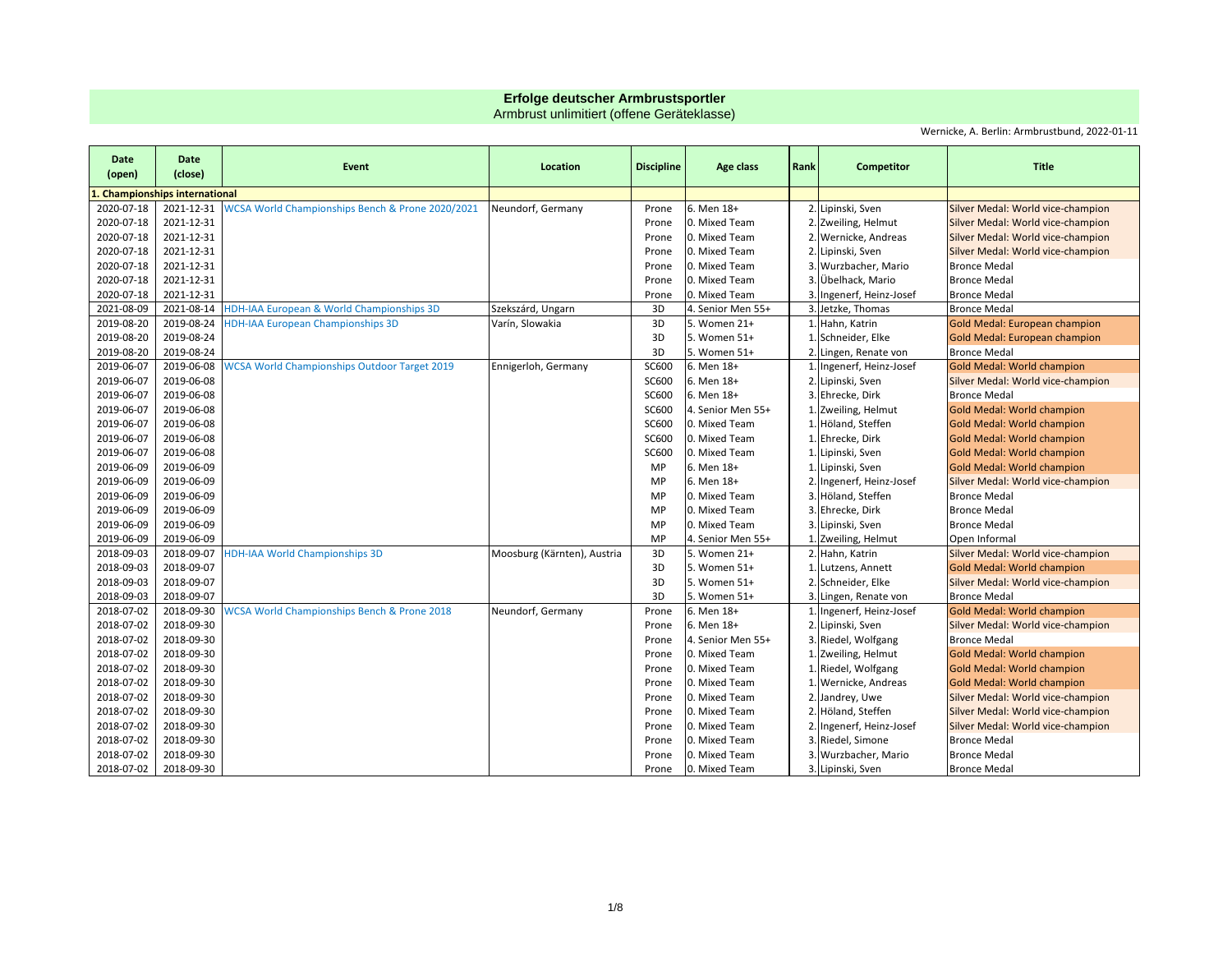| Date<br>(open)           | <b>Date</b><br>(close)   | Event                                                                    | Location                   | <b>Discipline</b> | Age class                      | Rank | Competitor                                  | <b>Title</b>                                                    |
|--------------------------|--------------------------|--------------------------------------------------------------------------|----------------------------|-------------------|--------------------------------|------|---------------------------------------------|-----------------------------------------------------------------|
| 2018-05-19               | 2018-05-20               | WCSA International Championships Outdoor Target 2018 Ennigerloh, Germany |                            | SC600             | 6. Men 18+                     |      | 1. Ehrecke, Dirk                            | <b>Gold Medal: Star champion</b>                                |
| 2018-05-19               | 2018-05-20               |                                                                          |                            | <b>SC600</b>      | 6. Men 18+                     |      | 2. Lipinski, Sven                           | Silver Medal: Star vice-champion                                |
| 2018-05-19               | 2018-05-20               |                                                                          |                            | SC600             | 6. Men 18+                     |      | 3. Übelhack, Mario                          | <b>Bronce Medal</b>                                             |
| 2018-05-19               | 2018-05-20               |                                                                          |                            | SC600             | 5. Women 18+                   |      | 2. Riedel, Simone                           | Silver Medal: Star vice-champion                                |
| 2018-05-19               | 2018-05-20               |                                                                          |                            | SC600             | 5. Senior Women 55+            |      | 3. Lingen, Renate von                       | <b>Bronce Medal</b>                                             |
| 2018-05-19               | 2018-05-20               |                                                                          |                            | SC600             | 4. Senior Men 55+              |      | 1. Riedel, Wolfgang                         | <b>Gold Medal: Star champion</b>                                |
| 2018-05-19               | 2018-05-20               |                                                                          |                            | SC600             | 4. Senior Men 55+              |      | 2. Lingen, Gunnar von                       | Silver Medal: Star vice-champion                                |
| 2018-05-19               | 2018-05-20               |                                                                          |                            | SC600             | 0. Mixed Team                  |      | 1. Ehrecke, Dirk                            | <b>Gold Medal: Star champion</b>                                |
| 2018-05-19               | 2018-05-20               |                                                                          |                            | <b>SC600</b>      | 0. Mixed Team                  |      | 1. Übelhack, Mario                          | <b>Gold Medal: Star champion</b>                                |
| 2018-05-19               | 2018-05-20               |                                                                          |                            | SC600             | 0. Mixed Team                  |      | 1. Lipinski, Sven                           | <b>Gold Medal: Star champion</b>                                |
| 2018-05-19               | 2018-05-20               |                                                                          |                            | <b>SC600</b>      | 0. Mixed Team                  |      | 3. Riedel, Wolfgang                         | <b>Bronce Medal</b>                                             |
| 2018-05-19               | 2018-05-20               |                                                                          |                            | <b>SC600</b>      | 0. Mixed Team                  |      | 3. Lingen, Renate von                       | <b>Bronce Medal</b>                                             |
| 2018-05-19               | 2018-05-20               |                                                                          |                            | <b>SC600</b>      | 0. Mixed Team                  |      | 3. Riedel, Simone                           | <b>Bronce Medal</b>                                             |
| 2017-07-09               | 2017-07-16               | <b>HDH-IAA European Championships 3D</b>                                 | Straß im Attergau, Austria | 3D                | 6. Men 51+                     |      | 2. Lingen, Gunnar von                       | Silver Medal: European vice-champion                            |
| 2017-07-09               | 2017-07-16               |                                                                          |                            | 3D                | 6. Men 51+                     |      | 3. Zweiling, Helmut                         | <b>Bronce Medal</b>                                             |
| 2017-07-09               | 2017-07-16               |                                                                          |                            | 3D                | 5. Women 21+                   |      | 1. Hahn, Katrin                             | Gold Medal: European champion                                   |
| 2017-07-09               | 2017-07-16               |                                                                          |                            | 3D                | 5. Women 51+                   |      | 1. Lutzens, Annett                          | <b>Gold Medal: European champion</b>                            |
| 2017-07-09               | 2017-07-16               |                                                                          |                            | 3D                | 5. Women 51+                   |      | 2. Schneider, Elke                          | Silver Medal: European vice-champion                            |
| 2017-07-09               | 2017-07-16               |                                                                          |                            | 3D                | 5. Women 51+                   |      | 3. Lingen, Renate von                       | <b>Bronce Medal</b>                                             |
| 2017-06-03               | 2017-06-04               | WCSA International Championships Outdoor Target 2017 Ennigerloh, Germany |                            | <b>SC600</b>      | 6. Men 18+                     |      | 1. Ehrecke, Dirk                            | <b>Gold Medal: Star champion</b>                                |
| 2017-06-03               | 2017-06-04               |                                                                          |                            | <b>SC600</b>      | 6. Men 18+                     |      | 2. Höland, Steffen                          | Silver Medal: Star vice-champion                                |
| 2017-06-03               | 2017-06-04               |                                                                          |                            | <b>SC600</b>      | 6. Men 18+                     |      | 3. Lipinski, Sven                           | <b>Bronce Medal</b>                                             |
| 2017-06-03               | 2017-06-04               |                                                                          |                            | <b>SC600</b>      | 0. Mixed Team                  |      | 1. Höland, Steffen                          | <b>Gold Medal: Star champion</b>                                |
| 2017-06-03               | 2017-06-04               |                                                                          |                            | <b>SC600</b>      | 0. Mixed Team                  |      | 1. Ehrecke, Dirk                            | <b>Gold Medal: Star champion</b>                                |
| 2017-06-03               | 2017-06-04               |                                                                          |                            | SC600             | 0. Mixed Team                  |      | 1. Lipinski, Sven                           | <b>Gold Medal: Star champion</b>                                |
| 2017-06-03               | 2017-06-04               |                                                                          |                            | SC600             | 0. Mixed Team                  |      | 3. Riedel, Wolfgang                         | <b>Bronce Medal</b>                                             |
| 2017-06-03               | 2017-06-04               |                                                                          |                            | <b>SC600</b>      | 0. Mixed Team                  |      | 3. Lingen, Gunnar von                       | <b>Bronce Medal</b>                                             |
| 2017-06-03               | 2017-06-04               |                                                                          |                            | SC600             | 0. Mixed Team                  |      | 3. Lingen, Renate von                       | <b>Bronce Medal</b>                                             |
| 2016-08-23               | 2016-08-27               | <b>HDH-IAA World Championships 3D</b>                                    | Sopron, Hungary            | 3D                | 6. Men 18+                     |      | 3. Ehrecke, Dirk                            | <b>Bronce Medal</b>                                             |
| 2016-08-23               | 2016-08-27               |                                                                          |                            | 3D                | 6. Men 51+                     |      | 1. Nischan, Harald                          | <b>Gold Medal: World champion</b>                               |
| 2016-08-23               | 2016-08-27               |                                                                          |                            | 3D                | 6. Men 51+                     |      | 3. Zweiling, Helmut                         | <b>Bronce Medal</b>                                             |
| 2016-08-23               | 2016-08-27               |                                                                          |                            | 3D                | 5. Women 21+                   |      | 1. Hahn, Katrin                             | Gold Medal: World champion                                      |
| 2016-08-23               | 2016-08-27               |                                                                          |                            | 3D                | 5. Women 51+                   |      | 1. Lutzens, Annett                          | <b>Gold Medal: World champion</b>                               |
| 2016-08-23               | 2016-08-27               |                                                                          |                            | 3D                | 5. Women 51+                   |      | 2. Riedel, Simone                           | Silver Medal: World vice-champion                               |
| 2016-08-23               | 2016-08-27               |                                                                          |                            | 3D                | 5. Women 51+                   |      | 3. Schneider, Elke                          | <b>Bronce Medal</b>                                             |
| 2016-07-23               | 2016-09-30               | WCSA World Postal Championships Bench & Prone 2016                       | Neundorf, Germany          | Prone             | 6. Men 18+                     |      | 1. Wernicke, Andreas                        | <b>Gold Medal: World champion</b>                               |
| 2016-07-23               | 2016-09-30               |                                                                          |                            | Prone             | 6. Men 18+                     |      | 2. Wurzbacher, Mario                        | Silver Medal: World vice-champion                               |
| 2016-07-23               | 2016-09-30               |                                                                          |                            | Prone             | 6. Men 55+                     |      | 3. Zweiling, Helmut                         | <b>Bronce Medal</b>                                             |
| 2016-07-23<br>2016-07-23 | 2016-09-30<br>2016-09-30 |                                                                          |                            | Prone<br>Prone    | 0. Mixed Team<br>0. Mixed Team |      | 1. Zweiling, Helmut<br>1. Wernicke, Andreas | Gold Medal: World champion                                      |
| 2016-07-23               | 2016-09-30               |                                                                          |                            | Prone             | 0. Mixed Team                  |      | 1. Wurzbacher, Mario                        | Gold Medal: World champion<br><b>Gold Medal: World champion</b> |
| 2016-07-23               | 2016-09-30               |                                                                          |                            | Prone             | 0. Mixed Team                  |      | 2. Höland, Steffen                          | Silver Medal: World vice-champion                               |
| 2016-07-23               | 2016-09-30               |                                                                          |                            | Prone             | 0. Mixed Team                  |      | 2. Ehrecke, Dirk                            | Silver Medal: World vice-champion                               |
| 2016-07-23               | 2016-09-30               |                                                                          |                            | Prone             | 0. Mixed Team                  |      | 2. Ingenerf, Heinz-Josef                    | Silver Medal: World vice-champion                               |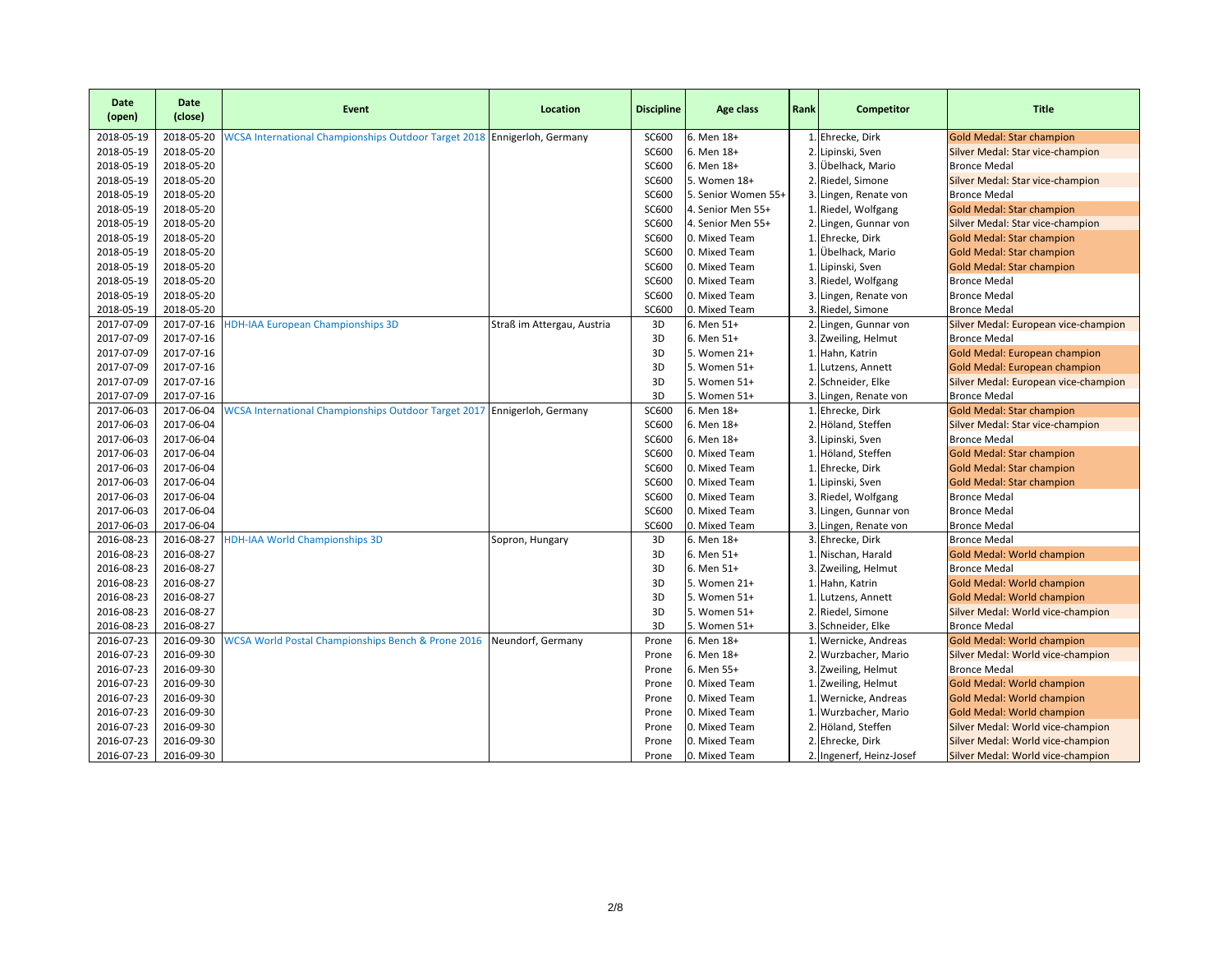| Date<br>(open) | <b>Date</b><br>(close) | Event                                                                    | Location          | <b>Discipline</b> | Age class         | Rank           | Competitor           | <b>Title</b>                         |
|----------------|------------------------|--------------------------------------------------------------------------|-------------------|-------------------|-------------------|----------------|----------------------|--------------------------------------|
| 2016-05-14     | 2016-05-15             | WCSA International Championships Outdoor Target 2016 Ennigerloh, Germany |                   | SC600             | 6. Men 18+        |                | 1. Ehrecke, Dirk     | <b>Gold Medal: Star champion</b>     |
| 2016-05-14     | 2016-05-15             |                                                                          |                   | SC600             | 6. Men 18+        | 2.             | Lipinski, Sven       | Silver Medal: Star vice-champion     |
| 2016-05-14     | 2016-05-15             |                                                                          |                   | SC600             | 6. Men 18+        | 3.             | Wernicke, Andreas    | <b>Bronce Medal</b>                  |
| 2016-05-14     | 2016-05-15             |                                                                          |                   | SC600             | 5. Women 18+      |                | Heiny, Renate        | <b>Gold Medal: Star champion</b>     |
| 2016-05-14     | 2016-05-15             |                                                                          |                   | SC600             | 4. Senior Men 55+ |                | Riedel, Wolfgang     | <b>Gold Medal: Star champion</b>     |
| 2016-05-14     | 2016-05-15             |                                                                          |                   | SC600             | 0. Mixed Team     |                | 1. Wernicke, Andreas | <b>Gold Medal: Star champion</b>     |
| 2016-05-14     | 2016-05-15             |                                                                          |                   | <b>SC600</b>      | 0. Mixed Team     |                | Ehrecke, Dirk        | <b>Gold Medal: Star champion</b>     |
| 2016-05-14     | 2016-05-15             |                                                                          |                   | <b>SC600</b>      | 0. Mixed Team     |                | Lipinski, Sven       | <b>Gold Medal: Star champion</b>     |
| 2015-07-08     | 2015-07-11             | <b>HDH-IAA European Championships 3D</b>                                 | Pakrac, Croatia   | 3D                | 6. Men 21+        |                | Wernicke, Andreas    | Gold Medal: European champion        |
| 2015-07-08     | 2015-07-11             |                                                                          |                   | 3D                | 6. Men 21+        | 3.             | Betzien, Tim         | <b>Bronce Medal</b>                  |
| 2015-07-08     | 2015-07-11             |                                                                          |                   | 3D                | 6. Men 51+        |                | Gaal, Bernd          | Gold Medal: European champion        |
| 2015-07-08     | 2015-07-11             |                                                                          |                   | 3D                | 6. Men 51+        | $\overline{2}$ | Lingen, Gunnar von   | Silver Medal: European vice-champion |
| 2015-07-08     | 2015-07-11             |                                                                          |                   | 3D                | 5. Women 21+      |                | Hahn, Katrin         | Gold Medal: European champion        |
| 2015-07-08     | 2015-07-11             |                                                                          |                   | 3D                | 5. Women 21+      |                | Toyoda, Eriko        | Silver Medal: European vice-champion |
| 2015-07-08     | 2015-07-11             |                                                                          |                   | 3D                | 5. Women 51+      |                | Lutzens, Annett      | Gold Medal: European champion        |
| 2015-07-08     | 2015-07-11             |                                                                          |                   | 3D                | 5. Women 51+      |                | 2. Schneider, Elke   | Silver Medal: European vice-champion |
| 2015-05-23     | 2015-05-24             | WCSA International Championships Outdoor Target 2015 Ennigerloh, Germany |                   | SC600             | 6. Men 18+        | $\mathbf{1}$ . | Knapp, Torsten       | <b>Gold Medal: Star champion</b>     |
| 2015-05-23     | 2015-05-24             |                                                                          |                   | <b>SC600</b>      | 6. Men 18+        | 2.             | Ehrecke, Dirk        | Silver Medal: Star vice-champion     |
| 2015-05-23     | 2015-05-24             |                                                                          |                   | SC600             | 6. Men 18+        | 3              | Lipinski, Sven       | <b>Bronce Medal</b>                  |
| 2015-05-23     | 2015-05-24             |                                                                          |                   | SC600             | 4. Senior Men 55+ |                | Voss, Hans-Christian | <b>Gold Medal: Star champion</b>     |
| 2015-05-23     | 2015-05-24             |                                                                          |                   | SC600             | 4. Senior Men 55+ | 3.             | Wernicke, Rainer     | <b>Bronce Medal</b>                  |
| 2015-05-23     | 2015-05-24             |                                                                          |                   | SC600             | 0. Mixed Team     |                | Höland, Steffen      | <b>Gold Medal: Star champion</b>     |
| 2015-05-23     | 2015-05-24             |                                                                          |                   | SC600             | 0. Mixed Team     |                | Ehrecke, Dirk        | <b>Gold Medal: Star champion</b>     |
| 2015-05-23     | 2015-05-24             |                                                                          |                   | SC600             | 0. Mixed Team     |                | Lipinski, Sven       | <b>Gold Medal: Star champion</b>     |
| 2015-05-23     | 2015-05-24             |                                                                          |                   | SC600             | 0. Mixed Team     | 2.             | Wernicke, Rainer     | Silver Medal: Star vice-champion     |
| 2015-05-23     | 2015-05-24             |                                                                          |                   | SC600             | 0. Mixed Team     | 2.             | Voss, Hans-Christian | Silver Medal: Star vice-champion     |
| 2015-05-23     | 2015-05-24             |                                                                          |                   | SC600             | 0. Mixed Team     | $\overline{2}$ | Wernicke, Andreas    | Silver Medal: Star vice-champion     |
| 2015-05-23     | 2015-05-24             |                                                                          |                   | SC600             | 0. Mixed Team     | 3              | Riedel, Wolfgang     | <b>Bronce Medal</b>                  |
| 2015-05-23     | 2015-05-24             |                                                                          |                   | <b>SC600</b>      | 0. Mixed Team     | 3.             | Riedel, Simone       | <b>Bronce Medal</b>                  |
| 2015-05-23     | 2015-05-24             |                                                                          |                   | SC600             | 0. Mixed Team     | 3.             | Niediek, Niklas      | <b>Bronce Medal</b>                  |
| 2014-07-19     | 2014-10-27             | WCSA World Championships Bench & Prone 2014                              | Neundorf, Germany | Prone             | 6. Men 55+        |                | 1. Zweiling, Helmut  | Gold Medal: World champion           |
| 2014-07-19     | 2014-10-27             |                                                                          |                   | Prone             | 6. Men 18+        | 2.             | Höland, Steffen      | Silver Medal: World vice-champion    |
| 2014-07-19     | 2014-10-27             |                                                                          |                   | Prone             | 6. Men 18+        |                | Lipinski, Sven       | <b>Bronce Medal</b>                  |
| 2014-07-19     | 2014-10-27             |                                                                          |                   | Prone             | 0. Mixed Team     |                | Zweiling, Helmut     | Gold Medal: World champion           |
| 2014-07-19     | 2014-10-27             |                                                                          |                   | Prone             | 0. Mixed Team     |                | Voss, Hans-Christian | Gold Medal: World champion           |
| 2014-07-19     | 2014-10-27             |                                                                          |                   | Prone             | 0. Mixed Team     |                | Wernicke, Andreas    | Gold Medal: World champion           |
| 2014-07-19     | 2014-10-27             |                                                                          |                   | Prone             | 0. Mixed Team     |                | Höland, Steffen      | Silver Medal: World vice-champion    |
| 2014-07-19     | 2014-10-27             |                                                                          |                   | Prone             | 0. Mixed Team     |                | Ehrecke, Dirk        | Silver Medal: World vice-champion    |
| 2014-07-19     | 2014-10-27             |                                                                          |                   | Prone             | 0. Mixed Team     | 2.             | Lipinski, Sven       | Silver Medal: World vice-champion    |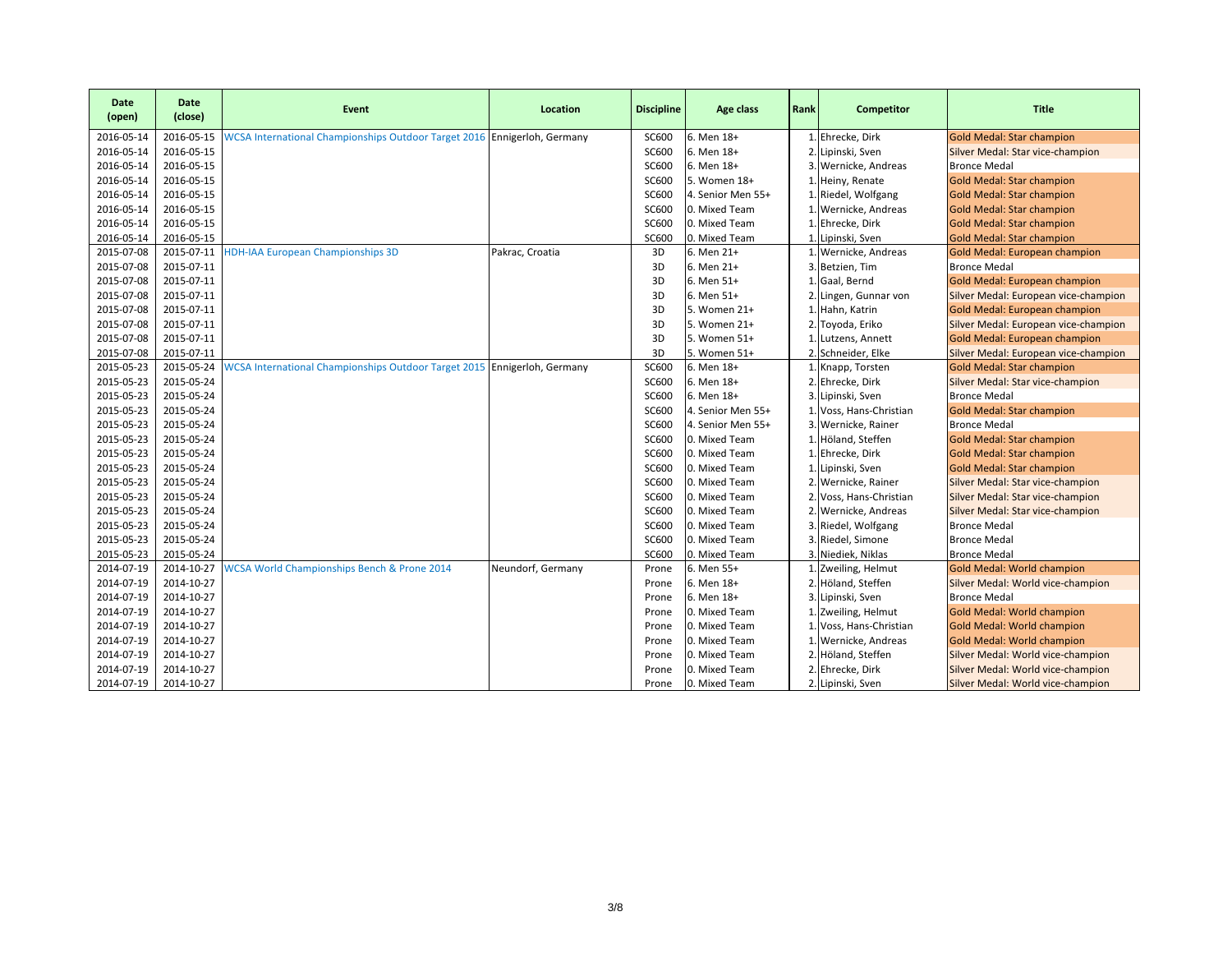| Date<br>(open) | <b>Date</b><br>(close) | Event                                                  | Location            | <b>Discipline</b> | Age class         | Rank           | Competitor            | <b>Title</b>                         |
|----------------|------------------------|--------------------------------------------------------|---------------------|-------------------|-------------------|----------------|-----------------------|--------------------------------------|
| 2014-06-07     | 2014-06-08             | <b>WCSA European Championships Outdoor Target 2014</b> | Ennigerloh, Germany | SC600             | 6. Men 18+        | 1.             | Lipinski, Sven        | Gold Medal: European champion        |
| 2014-06-07     | 2014-06-08             |                                                        |                     | SC600             | 6. Men 18+        | 2.             | Ehrecke, Dirk         | Silver Medal: European vice-champion |
| 2014-06-07     | 2014-06-08             |                                                        |                     | SC600             | 6. Men 18+        | 3.             | Knapp, Torsten        | <b>Bronce Medal</b>                  |
| 2014-06-07     | 2014-06-08             |                                                        |                     | SC600             | 4. Senior Men 55+ |                | Voss, Hans-Christian  | Gold Medal: European champion        |
| 2014-06-07     | 2014-06-08             |                                                        |                     | <b>SC600</b>      | 4. Senior Men 55+ | 2.             | Zweiling, Helmut      | Silver Medal: European vice-champion |
| 2014-06-07     | 2014-06-08             |                                                        |                     | <b>SC600</b>      | 4. Senior Men 55+ | 3.             | Riedel, Wolfgang      | <b>Bronce Medal</b>                  |
| 2014-06-07     | 2014-06-08             |                                                        |                     | SC600             | 0. Mixed Team     | 1.             | Höland, Steffen       | Gold Medal: European champion        |
| 2014-06-07     | 2014-06-08             |                                                        |                     | <b>SC600</b>      | 0. Mixed Team     | 1.             | Ehrecke, Dirk         | Gold Medal: European champion        |
| 2014-06-07     | 2014-06-08             |                                                        |                     | SC600             | 0. Mixed Team     | 1.             | Lipinski, Sven        | Gold Medal: European champion        |
| 2014-06-07     | 2014-06-08             |                                                        |                     | <b>SC600</b>      | 0. Mixed Team     | $\overline{2}$ | Zweiling, Helmut      | Silver Medal: European vice-champion |
| 2014-06-07     | 2014-06-08             |                                                        |                     | <b>SC600</b>      | 0. Mixed Team     |                | Voss, Hans-Christian  | Silver Medal: European vice-champion |
| 2014-06-07     | 2014-06-08             |                                                        |                     | <b>SC600</b>      | 0. Mixed Team     | 2.             | Wernicke, Andreas     | Silver Medal: European vice-champion |
| 2014-06-07     | 2014-06-08             |                                                        |                     | <b>SC600</b>      | 0. Mixed Team     | 3.             | Riedel, Wolfgang      | <b>Bronce Medal</b>                  |
| 2014-06-07     | 2014-06-08             |                                                        |                     | <b>SC600</b>      | 0. Mixed Team     | 3.             | Hartmann, Ralf        | <b>Bronce Medal</b>                  |
| 2014-06-07     | 2014-06-08             |                                                        |                     | <b>SC600</b>      | 0. Mixed Team     | 3              | Niediek, Niklas       | <b>Bronce Medal</b>                  |
| 2013-08-13     | 2013-08-14             | <b>WCSA World Championships Outdoor Target 2013</b>    | Visby, Sweden       | <b>SC600</b>      | 6. Men 18+        | 2.             | Höland, Steffen       | Silver Medal: World vice-champion    |
| 2013-08-13     | 2013-08-14             |                                                        |                     | SC600             | 6. Men 18+        | 3.             | Ehrecke, Dirk         | <b>Bronce Medal</b>                  |
| 2013-08-13     | 2013-08-14             |                                                        |                     | SC600             | 4. Senior Men 55+ | 1.             | Zweiling, Helmut      | Gold Medal: World champion           |
| 2013-08-13     | 2013-08-14             |                                                        |                     | <b>SC600</b>      | 4. Senior Men 55+ | 3.             | Deutschmann, Roland   | <b>Bronce Medal</b>                  |
| 2013-08-13     | 2013-08-14             |                                                        |                     | <b>SC600</b>      | 0. Mixed Team     | 1.             | Zweiling, Helmut      | Gold Medal: World champion           |
| 2013-08-13     | 2013-08-14             |                                                        |                     | <b>SC600</b>      | 0. Mixed Team     |                | Wernicke, Andreas     | Gold Medal: World champion           |
| 2013-08-13     | 2013-08-14             |                                                        |                     | SC600             | 0. Mixed Team     | 1.             | Ehrecke, Dirk         | Gold Medal: World champion           |
| 2013-08-13     | 2013-08-14             |                                                        |                     | <b>SC600</b>      | 0. Mixed Team     | 2.             | Deutschmann, Roland   | Silver Medal: World vice-champion    |
| 2013-08-13     | 2013-08-14             |                                                        |                     | SC600             | 0. Mixed Team     | $\overline{2}$ | Heckmann, Axel        | Silver Medal: World vice-champion    |
| 2013-08-13     | 2013-08-14             |                                                        |                     | <b>SC600</b>      | 0. Mixed Team     | 2.             | Höland, Steffen       | Silver Medal: World vice-champion    |
| 2013-08-15     | 2013-08-15             |                                                        |                     | MP                | 6. Men 18+        |                | Ehrecke, Dirk         | Gold Medal: World champion           |
| 2013-08-15     | 2013-08-15             |                                                        |                     | MP                | 6. Men 18+        | 2.             | Heckmann, Axel        | Silver Medal: World vice-champion    |
| 2013-08-15     | 2013-08-15             |                                                        |                     | MP                | 6. Men 18+        | 3.             | Höland, Steffen       | <b>Bronce Medal</b>                  |
| 2013-08-15     | 2013-08-15             |                                                        |                     | MP                | 4. Senior Men 55+ | -1.            | Zweiling, Helmut      | Gold Medal: World champion           |
| 2013-08-15     | 2013-08-15             |                                                        |                     | MP                | 4. Senior Men 55+ | 2.             | Deutschmann, Roland   | Silver Medal: World vice-champion    |
| 2013-08-16     | 2013-08-17             |                                                        |                     | Forest            | 6. Men 18+        |                | Höland, Steffen       | Gold Medal: World champion           |
| 2013-08-16     | 2013-08-17             |                                                        |                     | Forest            | 4. Senior Men 55+ |                | 1. Zweiling, Helmut   | Gold Medal: World champion           |
| 2010-07-30     | 2010-08-02             | <b>WCSA World Championships 3-D 2010</b>               | Kungsängen, Sweden  | 3D                | 6. Men 21+        |                | 1. Nischan, Harald    | Gold Medal: World champion           |
| 2010-07-30     | 2010-08-02             |                                                        |                     | 3D                | 6. Men 21+        | 3.             | Gorek, Hendrik        | <b>Bronce Medal</b>                  |
| 2010-07-30     | 2010-08-02             |                                                        |                     | 3D                | 5. Women 21+      | 2.             | Lutzens, Annett       | Silver Medal: World vice-champion    |
| 2010-07-30     | 2010-08-02             |                                                        |                     | 3D                | 5. Women 21+      | 3.             | Heinz, Conny          | <b>Bronce Medal</b>                  |
| 2010-07-30     | 2010-08-02             |                                                        |                     | 3D                | 2. Junior Men 18- | 2.             | Betzien, Tim          | Silver Medal: World vice-champion    |
| 2010-07-30     | 2010-08-02             |                                                        |                     | 3D                | 4. Senior Men 55+ |                | Zweiling, Helmut      | <b>Gold Medal: World champion</b>    |
| 2010-07-30     | 2010-08-02             |                                                        |                     | 3D                | 6. Men 21+ Team   | 1.             | Nischan, Harald       | Gold Medal: World champion           |
| 2010-07-30     | 2010-08-02             |                                                        |                     | 3D                | 6. Men 21+ Team   | 1.             | Gorek, Hendrik        | Gold Medal: World champion           |
| 2010-07-30     | 2010-08-02             |                                                        |                     | 3D                | 6. Men 21+ Team   |                | Jetzke, Thomas        | Gold Medal: World champion           |
| 2010-07-30     | 2010-08-02             |                                                        |                     | 3D                | 6. Men 21+ Team   | 2.             | Zweiling, Helmut      | Silver Medal: World vice-champion    |
| 2010-07-30     | 2010-08-02             |                                                        |                     | 3D                | 6. Men 21+ Team   | 2.             | Wernicke, Andreas     | Silver Medal: World vice-champion    |
| 2010-07-30     | 2010-08-02             |                                                        |                     | 3D                | 6. Men 21+ Team   |                | 2. Albersdörfer, Nico | Silver Medal: World vice-champion    |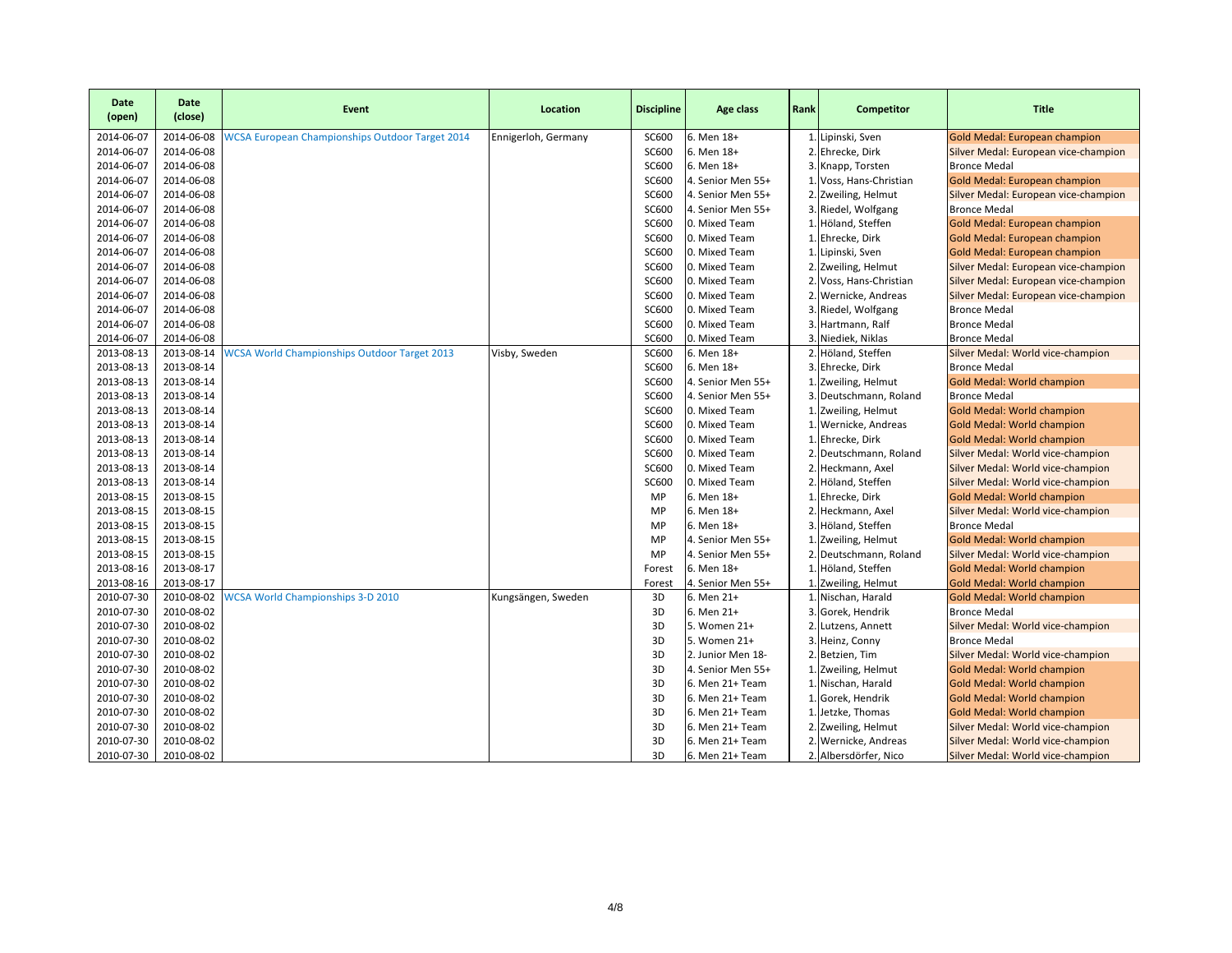| Date<br>(open) | Date<br>(close) | Event                                       | Location         | <b>Discipline</b> | Age class         | Rank | Competitor            | <b>Title</b>                         |
|----------------|-----------------|---------------------------------------------|------------------|-------------------|-------------------|------|-----------------------|--------------------------------------|
| 2009-08-07     | 2009-08-09      | <b>WCSA World Championships 3-D 2009</b>    | Grödig, Austria  | 3D                | . Women 21+       |      | 1. Heinz, Conny       | Gold Medal: World champion           |
| 2009-08-07     | 2009-08-09      |                                             |                  | 3D                | 5. Women 21+      |      | 2. Lutzens, Annett    | Silver Medal: World vice-champion    |
| 2009-08-07     | 2009-08-09      |                                             |                  | 3D                | 2. Junior Men 18- |      | 2. Betzien, Tim       | Silver Medal: World vice-champion    |
| 2009-08-07     | 2009-08-09      |                                             |                  | 3D                | 4. Senior Men 55+ |      | 1. Zweiling, Helmut   | <b>Gold Medal: World champion</b>    |
| 2009-08-07     | 2009-08-09      |                                             |                  | 3D                | 6. Men 21+ Team   |      | 3. Zweiling, Helmut   | <b>Bronce Medal</b>                  |
| 2009-08-07     | 2009-08-09      |                                             |                  | 3D                | 6. Men 21+ Team   |      | 3. Heckmann, Axel     | <b>Bronce Medal</b>                  |
| 2009-08-07     | 2009-08-09      |                                             |                  | 3D                | 6. Men 21+ Team   |      | 3. Albersdörfer, Nico | <b>Bronce Medal</b>                  |
| 2008-08-23     | 2008-08-24      | <b>WCSA European Championships 3-D 2008</b> | Schlagl, Austria | 3D                | 5. Women 21+      |      | 1. Lutzens, Annett    | Gold Medal: European champion        |
| 2008-08-23     | 2008-08-24      |                                             |                  | 3D                | 5. Women 21+      |      | 2. Schneider, Elke    | Silver Medal: European vice-champion |
| 2008-08-23     | 2008-08-24      |                                             |                  | 3D                | 5. Women 21+      |      | 3. Heinz, Conny       | <b>Bronce Medal</b>                  |
| 2008-08-23     | 2008-08-24      |                                             |                  | 3D                | 2. Junior Men 18- |      | 1. Betzien, Tim       | Gold Medal: European champion        |
| 2008-08-23     | 2008-08-24      |                                             |                  | 3D                | 6. Men 21+ Team   |      | 3. Nischan, Harald    | <b>Bronce Medal</b>                  |
| 2008-08-23     | 2008-08-24      |                                             |                  | 3D                | 6. Men 21+ Team   |      | 3. Gorek, Hendrik     | <b>Bronce Medal</b>                  |
| 2008-08-23     | 2008-08-24      |                                             |                  | 3D                | 6. Men 21+ Team   |      | 3. Wernicke, Andreas  | <b>Bronce Medal</b>                  |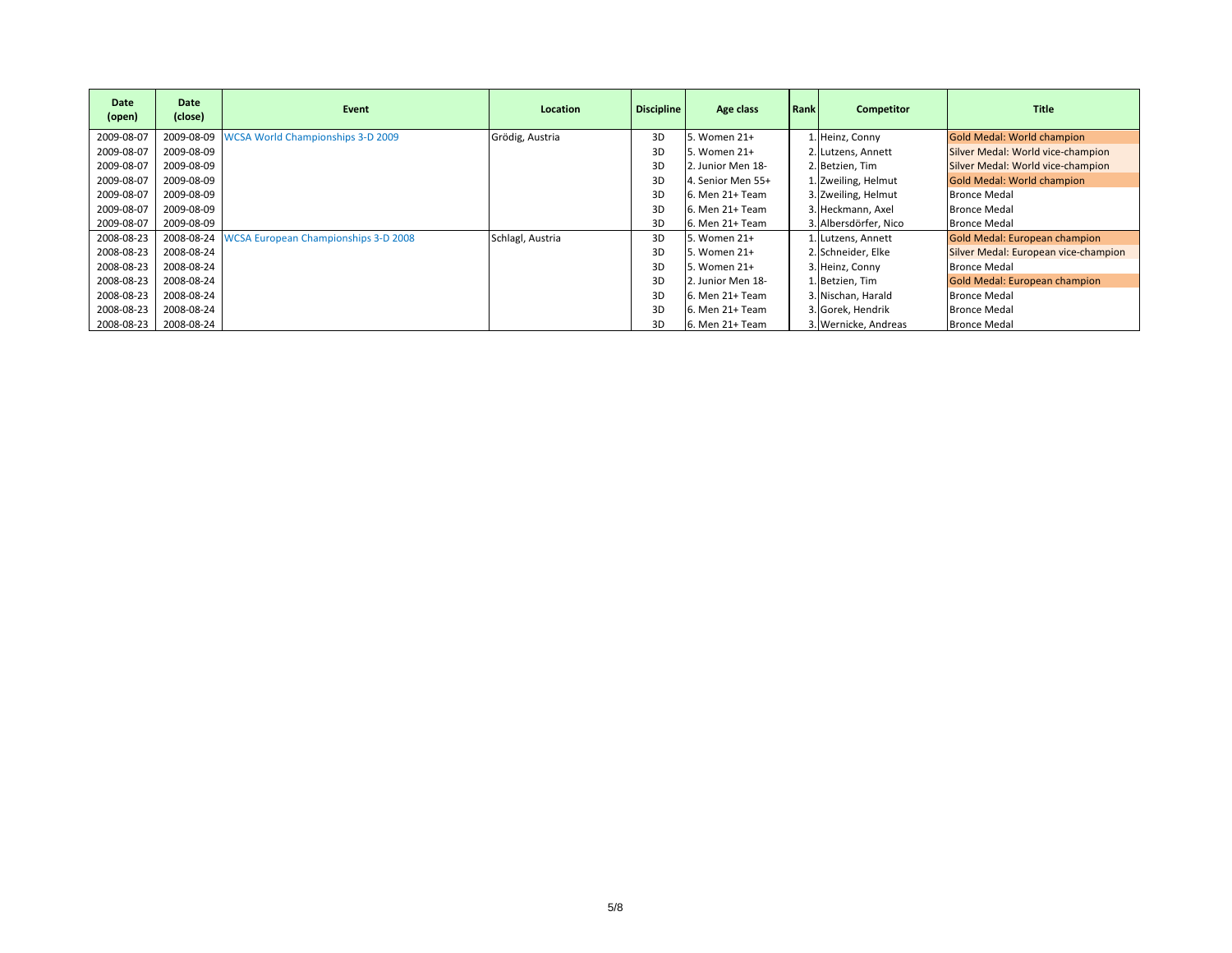| Date<br>(open) | <b>Date</b><br>(close)        | Event                                    | Location | <b>Discipline</b>     | Age class       | Rank | Competitor                | <b>Title</b>                       |
|----------------|-------------------------------|------------------------------------------|----------|-----------------------|-----------------|------|---------------------------|------------------------------------|
|                | <b>Championships national</b> |                                          |          |                       |                 |      |                           |                                    |
| 2021-07-17     | 2021-11-06                    | German Crossbow Cup 2021 (honoured 2022) | Germany  | $\sim$                | 6. Men          |      | 1. Wernicke, Andreas      | <b>Gold Medal: German champion</b> |
| 2021-07-17     | 2021-11-06                    |                                          |          | $\sim$                | 6. Men          |      | 2. Scharf, Dominik        | Silver Medal: German vice-champion |
| 2021-07-17     | 2021-11-06                    |                                          |          | $\sim$                | 6. Men          |      | 3. Lipinski, Sven         | <b>Bronce Medal</b>                |
| 2021-07-17     | 2021-11-06                    |                                          |          | $\tilde{}$            | 4. Senior Men   |      | 1. Schiffer, Jens-Hendrik | <b>Gold Medal: German champion</b> |
| 2021-07-17     | 2021-11-06                    |                                          |          | $\sim$                | 4. Senior Men   |      | 2. Liebsch, Dirk          | Silver Medal: German vice-champion |
| 2021-07-17     | 2021-11-06                    |                                          |          | $\sim$                | 4. Senior Men   |      | 3. Zweiling, Helmut       | <b>Bronce Medal</b>                |
| 2021-07-17     | 2021-11-06                    |                                          |          | $\sim$                | 3. Senior Women |      | 1. Lutzens, Annett        | Gold Medal: German champion        |
| 2021-07-17     | 2021-11-06                    |                                          |          | $\sim$                | 3. Senior Women |      | 2. Schneider, Elke        | Silver Medal: German vice-champion |
| 2020-07-18     | 2020-11-14                    | German Crossbow Cup 2020 (honoured 2022) | Germany  | $\sim$                | 6. Men          |      | 1. Jetzke, Thomas         | Gold Medal: German champion        |
| 2020-07-18     | 2020-11-14                    |                                          |          | $\sim$                | 6. Men          |      | 2. Wernicke, Andreas      | Silver Medal: German vice-champion |
| 2020-07-18     | 2020-11-14                    |                                          |          | $\sim$                | 6. Men          |      | 3. Lipinski, Sven         | <b>Bronce Medal</b>                |
| 2020-07-18     | 2020-11-14                    |                                          |          | $\sim$                | 5. Women        |      | 1. Riedel, Simone         | Gold Medal: German champion        |
| 2020-07-18     | 2020-11-14                    |                                          |          | $\sim$                | 5. Women        |      | 2. Hahn, Katrin           | Silver Medal: German vice-champion |
| 2020-07-18     | 2020-11-14                    |                                          |          | $\sim$                | 5. Women        |      | 3. Schneider, Elke        | <b>Bronce Medal</b>                |
| 2020-07-18     | 2020-11-14                    |                                          |          | $\sim$                | 4. Senior Men   |      | 1. Liebsch, Dirk          | Gold Medal: German champion        |
| 2020-07-18     | 2020-11-14                    |                                          |          | $\sim$                | 4. Senior Men   |      | 2. Jandrey, Uwe           | Silver Medal: German vice-champion |
| 2020-07-18     | 2020-11-14                    |                                          |          | $\sim$                | 4. Senior Men   |      | 3. Zweiling, Helmut       | <b>Bronce Medal</b>                |
| 2020-07-18     | 2020-11-14                    |                                          |          | $\tilde{\phantom{a}}$ | 3. Senior Women |      | 1. Riedel, Simone         | <b>Gold Medal: German champion</b> |
| 2020-07-18     | 2020-11-14                    |                                          |          | $\sim$                | 3. Senior Women |      | 2. Lutzens, Annett        | Silver Medal: German vice-champion |
| 2020-07-18     | 2020-11-14                    |                                          |          | $\tilde{\phantom{a}}$ | 3. Senior Women |      | 3. Schneider, Elke        | <b>Bronce Medal</b>                |
| 2019-03-16     | 2019-11-02                    | German Crossbow Cup 2019 (honoured 2022) | Germany  | $\sim$                | 6. Men          |      | 1. Jetzke, Thomas         | Gold Medal: German champion        |
| 2019-03-16     | 2019-11-02                    |                                          |          | $\sim$                | 6. Men          |      | 2. Ehrecke, Dirk          | Silver Medal: German vice-champion |
| 2019-03-16     | 2019-11-02                    |                                          |          | $\sim$                | 6. Men          |      | 3. Lipinski, Sven         | <b>Bronce Medal</b>                |
| 2019-03-16     | 2019-11-02                    |                                          |          | $\sim$                | 5. Women        |      | 1. Riedel, Simone         | <b>Gold Medal: German champion</b> |
| 2019-03-16     | 2019-11-02                    |                                          |          | $\sim$                | 5. Women        |      | 2. Schneider, Elke        | Silver Medal: German vice-champion |
| 2019-03-16     | 2019-11-02                    |                                          |          | $\sim$                | 5. Women        |      | 3. Hahn, Katrin           | <b>Bronce Medal</b>                |
| 2019-03-16     | 2019-11-02                    |                                          |          | $\sim$                | 4. Senior Men   |      | 1. Jandrey, Uwe           | Gold Medal: German champion        |
| 2019-03-16     | 2019-11-02                    |                                          |          | $\sim$                | 4. Senior Men   |      | 2. Zweiling, Helmut       | Silver Medal: German vice-champion |
| 2019-03-16     | 2019-11-02                    |                                          |          | $\sim$                | 4. Senior Men   |      | 3. Riedel, Wolfgang       | <b>Bronce Medal</b>                |
| 2019-03-16     | 2019-11-02                    |                                          |          | $\sim$                | 3. Senior Women |      | 1. Lutzens, Annett        | Gold Medal: German champion        |
| 2019-03-16     | 2019-11-02                    |                                          |          | $\sim$                | 3. Senior Women |      | 2. Lingen, Renate von     | Silver Medal: German vice-champion |
| 2018-03-17     | 2018-12-09                    | German Crossbow Cup 2018 (honoured 2019) | Germany  | $\sim$                | 6. Men          |      | 1. Jetzke, Thomas         | Gold Medal: German champion        |
| 2018-03-17     | 2018-12-09                    |                                          |          | $\sim$                | 6. Men          |      | 2. Ehrecke, Dirk          | Silver Medal: German vice-champion |
| 2018-03-17     | 2018-12-09                    |                                          |          | $\sim$                | 6. Men          |      | 3. Lipinski, Sven         | <b>Bronce Medal</b>                |
| 2018-03-17     | 2018-12-09                    |                                          |          | $\sim$                | 5. Women        |      | 1. Riedel, Simone         | Gold Medal: German champion        |
| 2018-03-17     | 2018-12-09                    |                                          |          | $\sim$                | 5. Women        |      | 2. Hahn, Katrin           | Silver Medal: German vice-champion |
| 2018-03-17     | 2018-12-09                    |                                          |          | $\sim$                | 5. Women        |      | 3. Schneider, Elke        | <b>Bronce Medal</b>                |
| 2018-03-17     | 2018-12-09                    |                                          |          | $\sim$                | 4. Senior Men   |      | 1. Riedel, Wolfgang       | <b>Gold Medal: German champion</b> |
| 2018-03-17     | 2018-12-09                    |                                          |          | $\sim$                | 4. Senior Men   |      | 2. Jandrey, Uwe           | Silver Medal: German vice-champion |
| 2018-03-17     | 2018-12-09                    |                                          |          | $\sim$                | 4. Senior Men   |      | 3. Lingen, Gunnar von     | <b>Bronce Medal</b>                |
| 2018-03-17     | 2018-12-09                    |                                          |          | $\sim$                | 3. Senior Women |      | 1. Lutzens, Annett        | <b>Gold Medal: German champion</b> |
| 2018-03-17     | 2018-12-09                    |                                          |          | $\sim$                | 3. Senior Women |      | 2. Lingen, Renate von     | Silver Medal: German vice-champion |
| 2018-03-17     | 2018-12-09                    |                                          |          | $\tilde{\phantom{a}}$ | 2. Junior Men   |      | 1. Wienecke, Lars         | <b>Gold Medal: German champion</b> |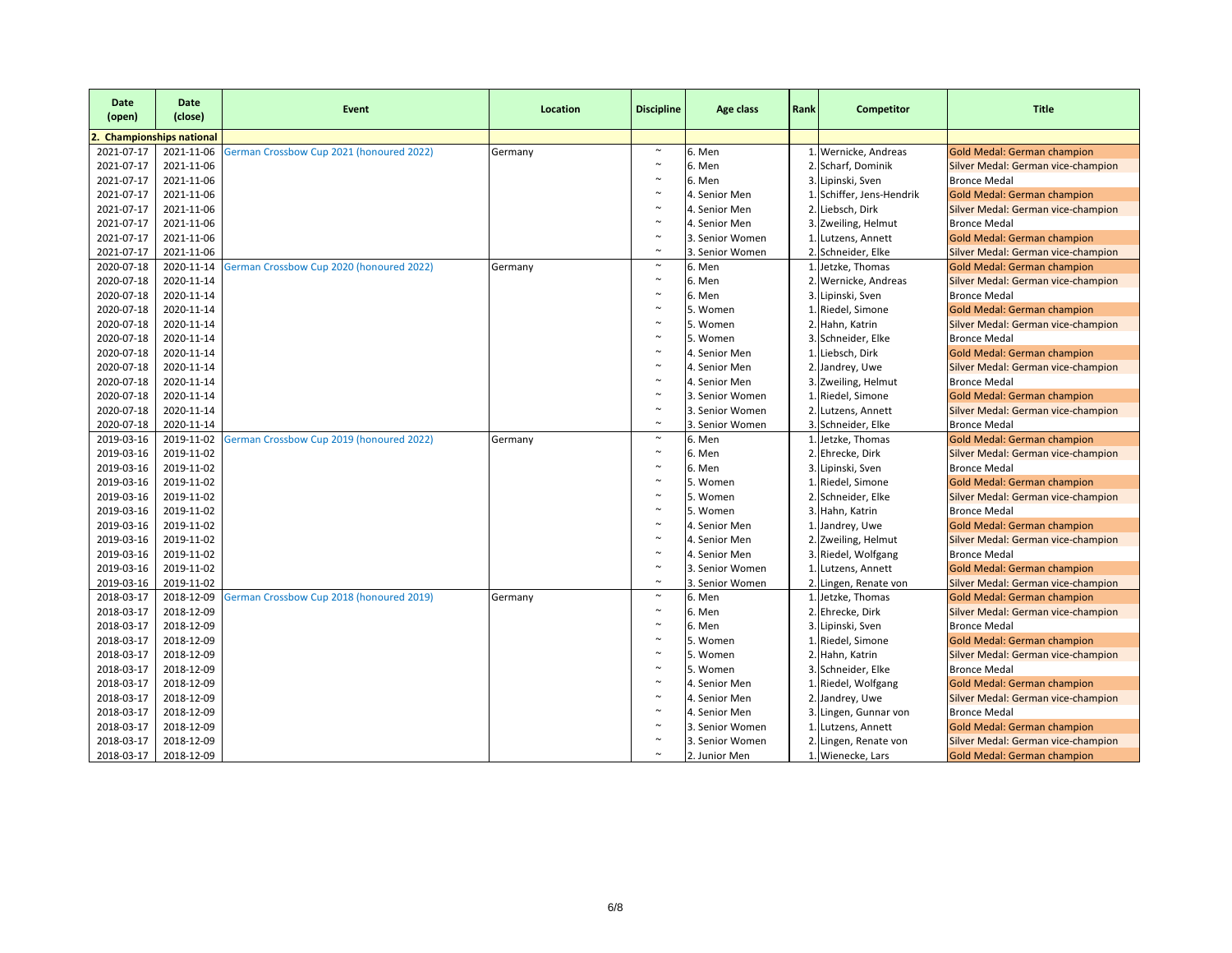| <b>Date</b><br>(open) | <b>Date</b><br>(close) | Event                                    | Location | <b>Discipline</b>     | Age class       | Rank | Competitor            | <b>Title</b>                       |
|-----------------------|------------------------|------------------------------------------|----------|-----------------------|-----------------|------|-----------------------|------------------------------------|
| 2017-03-18            | 2017-12-02             | German Crossbow Cup 2017 (honoured 2018) | Germany  | $\sim$                | 6. Men          |      | 1. Jetzke, Thomas     | <b>Gold Medal: German champion</b> |
| 2017-03-18            | 2017-12-02             |                                          |          | $\sim$                | 6. Men          |      | 2. Ehrecke, Dirk      | Silver Medal: German vice-champion |
| 2017-03-18            | 2017-12-02             |                                          |          | $\sim$                | 6. Men          |      | 3. Übelhack, Mario    | <b>Bronce Medal</b>                |
| 2017-03-18            | 2017-12-02             |                                          |          | $\sim$                | 5. Women        |      | 1. Riedel, Simone     | Gold Medal: German champion        |
| 2017-03-18            | 2017-12-02             |                                          |          | $\sim$                | 5. Women        |      | 2. Schneider, Elke    | Silver Medal: German vice-champion |
| 2017-03-18            | 2017-12-02             |                                          |          | $\sim$                | 5. Women        |      | 3. Hahn, Katrin       | <b>Bronce Medal</b>                |
| 2017-03-18            | 2017-12-02             |                                          |          | $\sim$                | 4. Senior Men   |      | 1. Riedel, Wolfgang   | Gold Medal: German champion        |
| 2017-03-18            | 2017-12-02             |                                          |          | $\sim$                | 4. Senior Men   |      | 2. Lingen, Gunnar von | Silver Medal: German vice-champion |
| 2017-03-18            | 2017-12-02             |                                          |          | $\sim$                | 4. Senior Men   |      | 3. Gaal, Bernd        | <b>Bronce Medal</b>                |
| 2017-03-18            | 2017-12-02             |                                          |          | $\sim$                | 3. Senior Women |      | 1. Lutzens, Annett    | Gold Medal: German champion        |
| 2017-03-18            | 2017-12-02             |                                          |          | $\sim$                | 3. Senior Women |      | 2. Lingen, Renate von | Silver Medal: German vice-champion |
| 2017-03-18            | 2017-12-02             |                                          |          | $\tilde{}$            | 2. Junior Men   |      | 1. Wienecke, Lars     | <b>Gold Medal: German champion</b> |
| 2017-03-18            | 2017-12-02             |                                          |          | $\sim$                | 1. Junior Women |      | 1. Balthasar, Natalie | <b>Gold Medal: German champion</b> |
| 2016-03-12            | 2016-12-04             | German Crossbow Cup 2016 (honoured 2017) | Germany  | $\tilde{}$            | 6. Men          |      | 1. Ehrecke, Dirk      | Gold Medal: German champion        |
| 2016-03-12            | 2016-12-04             |                                          |          | $\sim$                | 6. Men          |      | 2. Wernicke, Andreas  | Silver Medal: German vice-champion |
| 2016-03-12            | 2016-12-04             |                                          |          | $\sim$                | 6. Men          |      | 3. Höland, Steffen    | <b>Bronce Medal</b>                |
| 2016-03-12            | 2016-12-04             |                                          |          | $\sim$                | 5. Women        |      | 1. Riedel, Simone     | <b>Gold Medal: German champion</b> |
| 2016-03-12            | 2016-12-04             |                                          |          | $\sim$                | 5. Women        |      | 2. Hahn, Katrin       | Silver Medal: German vice-champion |
| 2016-03-12            | 2016-12-04             |                                          |          | $\sim$                | 5. Women        |      | 3. Schneider, Elke    | <b>Bronce Medal</b>                |
| 2016-03-12            | 2016-12-04             |                                          |          | $\sim$                | 4. Senior Men   |      | 1. Riedel, Wolfgang   | <b>Gold Medal: German champion</b> |
| 2016-03-12            | 2016-12-04             |                                          |          | $\sim$                | 4. Senior Men   |      | 2. Gaal, Bernd        | Silver Medal: German vice-champion |
| 2016-03-12            | 2016-12-04             |                                          |          | $\sim$                | 4. Senior Men   |      | 3. Zweiling, Helmut   | <b>Bronce Medal</b>                |
| 2016-03-12            | 2016-12-04             |                                          |          | $\sim$                | 3. Senior Women |      | 1. Lutzens, Annett    | Gold Medal: German champion        |
| 2016-03-12            | 2016-12-04             |                                          |          | $\sim$                | 2. Junior Men   |      | 1. Betzien, Tim       | <b>Gold Medal: German champion</b> |
| 2015-03-14            | 2015-12-05             | German Crossbow Cup 2015 (honoured 2016) | Germany  | $\sim$                | 6. Men          |      | 1. Ehrecke, Dirk      | <b>Gold Medal: German champion</b> |
| 2015-03-14            | 2015-12-05             |                                          |          | $\sim$                | 6. Men          |      | 2. Jetzke, Thomas     | Silver Medal: German vice-champion |
| 2015-03-14            | 2015-12-05             |                                          |          | $\sim$                | 6. Men          |      | 3. Wernicke, Andreas  | <b>Bronce Medal</b>                |
| 2015-03-14            | 2015-12-05             |                                          |          | $\sim$                | 5. Women        |      | 1. Lutzens, Annett    | Gold Medal: German champion        |
| 2015-03-14            | 2015-12-05             |                                          |          | $\sim$                | 5. Women        |      | 2. Hahn, Katrin       | Silver Medal: German vice-champion |
| 2015-03-14            | 2015-12-05             |                                          |          | $\sim$                | 5. Women        |      | 3. Schneider, Elke    | <b>Bronce Medal</b>                |
| 2015-03-14            | 2015-12-05             |                                          |          | $\sim$                | 4. Senior Men   |      | 1. Riedel, Wolfgang   | Gold Medal: German champion        |
| 2015-03-14            | 2015-12-05             |                                          |          | $\sim$                | 4. Senior Men   |      | 2. Gaal, Bernd        | Silver Medal: German vice-champion |
| 2015-03-14            | 2015-12-05             |                                          |          | $\sim$                | 4. Senior Men   |      | 3. Wernicke, Rainer   | <b>Bronce Medal</b>                |
| 2015-03-14            | 2015-12-05             |                                          |          | $\sim$                | 2. Junior Men   |      | 1. Betzien, Tim       | <b>Gold Medal: German champion</b> |
| 2014-03-15            | 2014-11-29             | German Crossbow Cup 2014 (honoured 2015) | Germany  | $\sim$                | 6. Men          |      | 1. Jetzke, Thomas     | Gold Medal: German champion        |
| 2014-03-15            | 2014-11-29             |                                          |          | $\sim$                | 6. Men          |      | 2. Ehrecke, Dirk      | Silver Medal: German vice-champion |
| 2014-03-15            | 2014-11-29             |                                          |          | $\sim$                | 6. Men          |      | 3. Höland, Steffen    | <b>Bronce Medal</b>                |
| 2014-03-15            | 2014-11-29             |                                          |          | $\sim$                | 5. Women        |      | 1. Lutzens, Annett    | Gold Medal: German champion        |
| 2014-03-15            | 2014-11-29             |                                          |          | $\sim$                | 5. Women        |      | 2. Hahn, Katrin       | Silver Medal: German vice-champion |
| 2014-03-15            | 2014-11-29             |                                          |          | $\sim$                | 5. Women        |      | 3. Schneider, Elke    | <b>Bronce Medal</b>                |
| 2014-03-15            | 2014-11-29             |                                          |          | $\sim$                | 4. Senior Men   |      | 1. Riedel, Wolfgang   | Gold Medal: German champion        |
| 2014-03-15            | 2014-11-29             |                                          |          | $\sim$                | 4. Senior Men   |      | 2. Gaal, Bernd        | Silver Medal: German vice-champion |
| 2014-03-15            | 2014-11-29             |                                          |          | $\sim$                | 4. Senior Men   |      | 3. Wernicke, Rainer   | <b>Bronce Medal</b>                |
| 2014-03-15            | 2014-11-29             |                                          |          | $\tilde{\phantom{a}}$ | 2. Junior Men   |      | 1. Betzien, Tim       | <b>Gold Medal: German champion</b> |